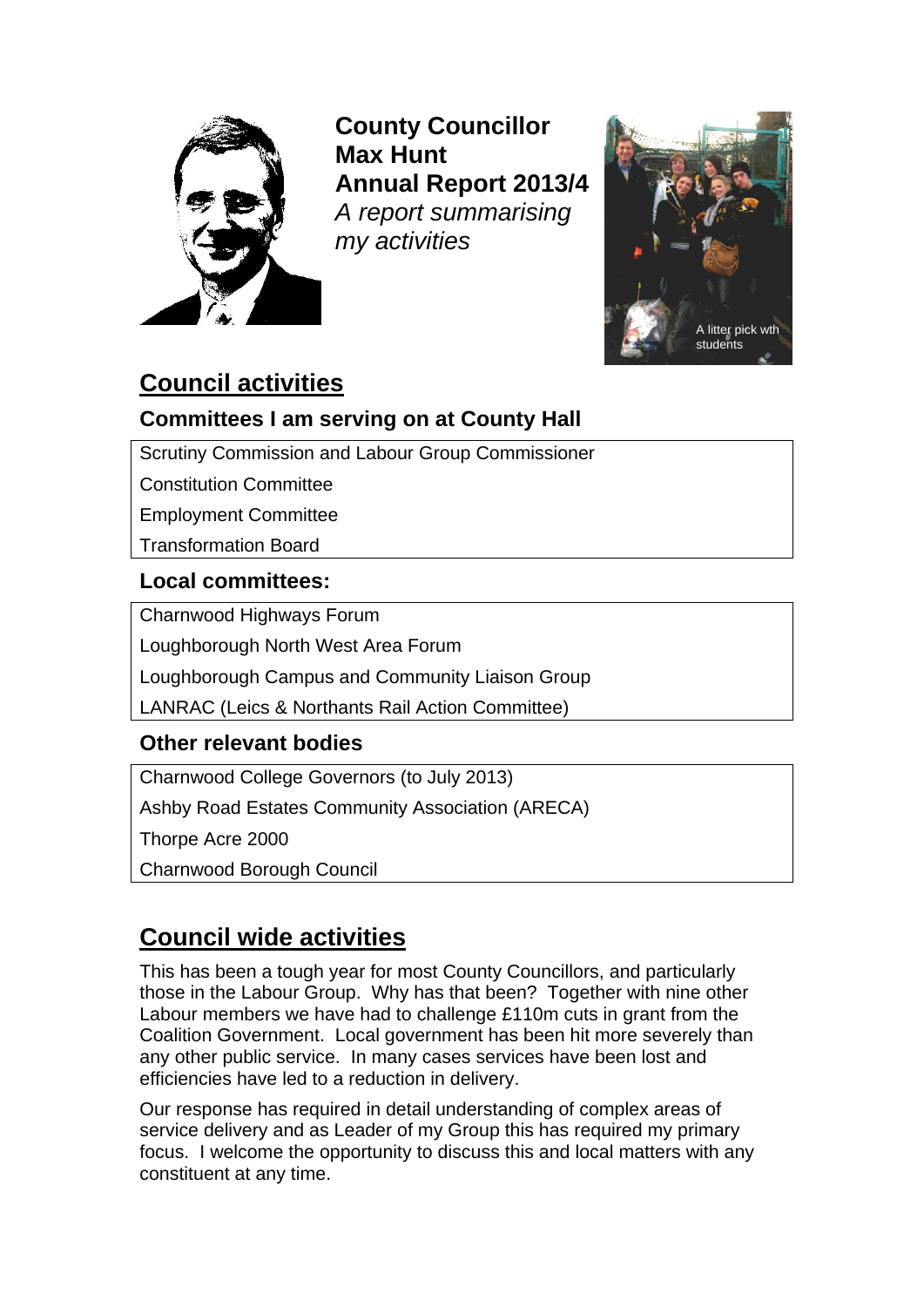# **Electoral Division activities**

This year has seen work completed on the Inner Relief Road; town highways improvements, a safer crossing on New Ashby Road and drainage work on a cycleway – all of which I have campaigned for!. I have visited all neighbourhoods and most residents in the south of the Division. I have also engaged regularly with constituents on the University Campus.

## **Main Activities during the past Year**



- $\checkmark$  Attendance: All Council Meetings except one and many committee meetings, briefings and meeting with officers...
- $\checkmark$  Advising and assisting the campaign against two way bus traffic on Market Place pedestrianised area proposal.
- $\checkmark$  Represented residents of Crosswood Close and Clowbridge Drive over new Ashmount Special School construction and car parking, now complete.
- $\checkmark$  Liaising with LCC transport planning engineers and residents over traffic management plans for town related to current and future possible developments from CBC.
- $\checkmark$  Representing effects of Article 4 Direction (HMOs) on Ashby Road Estate.
- $\checkmark$  Regular newsletters to residents, surgeries and ward walks.

See also my various public questions to Council throughout year.

## **Priorities for the immediate future are:**

- o Protection for Garendon Park and countryside surrounding Loughborough.
- o Stabilise school support services at County Hall and promote partnerships between schools and county council.
- o More facilities for young people, particularly on the Ashby Road and the Poets estates.
- o Better information to families about services for elderly people and people with learning difficulties,
- o Ensure Home to School transport in place where required by pupils.
- o Support voluntary organisations and try to ensure that grants and participative budgeting is directed towards social priorities.
- o Monitor NHS services, especially Loughborough Community Hospital and UHL A&E and challenge where cuts bite.